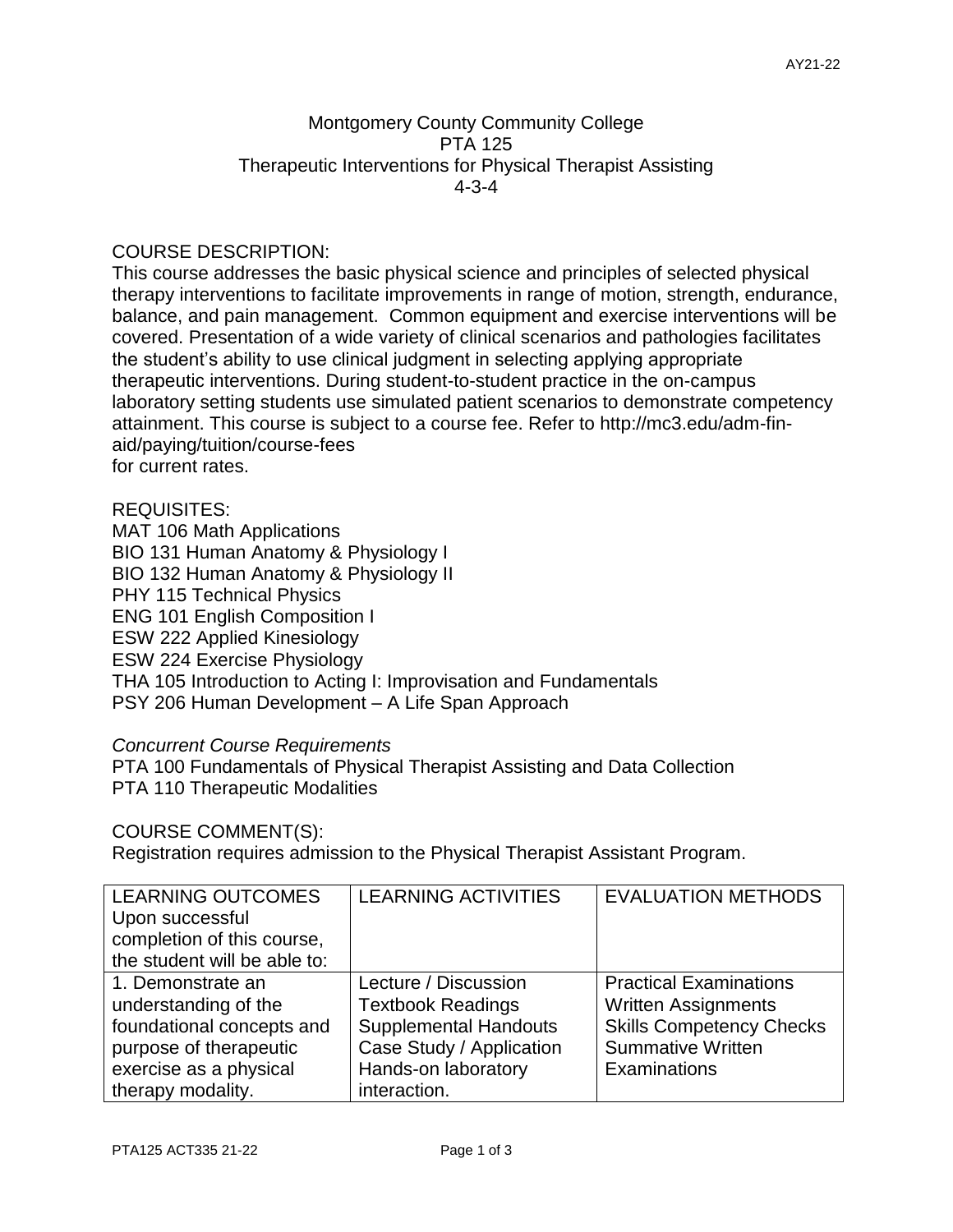| Demonstration / Practice |                                                                                                                                                                    |                                                                                                                                                                                 |                                                                                                                                            |  |
|--------------------------|--------------------------------------------------------------------------------------------------------------------------------------------------------------------|---------------------------------------------------------------------------------------------------------------------------------------------------------------------------------|--------------------------------------------------------------------------------------------------------------------------------------------|--|
|                          | 2. Demonstrate safety and<br>skill while implementing<br>therapeutic<br>interventions to improve<br>range of motion.                                               | Lecture / Discussion<br><b>Textbook Readings</b><br><b>Supplemental Handouts</b><br>Case Study / Application<br>Hands-on laboratory<br>interaction.<br>Demonstration / Practice | <b>Practical Examinations</b><br><b>Written Assignments</b><br><b>Skills Competency Checks</b><br><b>Summative Written</b><br>Examinations |  |
|                          | 3. Demonstrate safety and<br>skill while implementing<br>therapeutic interventions to<br>improve muscular<br>performance.                                          | Lecture / Discussion<br><b>Textbook Readings</b><br><b>Supplemental Handouts</b><br>Case Study / Application<br>Hands-on laboratory<br>interaction.<br>Demonstration / Practice | <b>Practical Examinations</b><br><b>Written Assignments</b><br><b>Skills Competency Checks</b><br><b>Summative Written</b><br>Examinations |  |
|                          | 4. Demonstrate safety and<br>skill while implementing<br>therapeutic interventions to<br>improve cardiovascular<br>endurance.                                      | Lecture / Discussion<br><b>Textbook Readings</b><br><b>Supplemental Handouts</b><br>Case Study / Application<br>Hands-on laboratory<br>interaction.<br>Demonstration / Practice | <b>Practical Examinations</b><br><b>Written Assignments</b><br><b>Skills Competency Checks</b><br><b>Summative Written</b><br>Examinations |  |
|                          | 5. Demonstrate safety and<br>skill while implementing<br>therapeutic interventions to<br>improve postural stability.                                               | Lecture / Discussion<br><b>Textbook Readings</b><br><b>Supplemental Handouts</b><br>Case Study / Application<br>Hands-on laboratory<br>interaction.<br>Demonstration / Practice | <b>Practical Examinations</b><br><b>Written Assignments</b><br><b>Skills Competency Checks</b><br><b>Summative Written</b><br>Examinations |  |
|                          | 6. Demonstrate appropriate<br>and effective<br>patient/caregiver<br>management utilizing<br>interventions from within<br>the physical therapist's<br>plan of care. | Lecture / Discussion<br><b>Textbook Readings</b><br><b>Supplemental Handouts</b><br>Case Study / Application<br>Hands-on laboratory<br>interaction.<br>Demonstration / Practice | <b>Practical Examinations</b><br><b>Written Assignments</b><br><b>Skills Competency Checks</b><br><b>Summative Written</b><br>Examinations |  |

At the conclusion of each semester/session, assessment of the learning outcomes will be completed by course faculty using the listed evaluation method(s). Aggregated results will be submitted to the Associate Vice President of Academic Affairs. The benchmark for each learning outcome is that *70% of students will meet or exceed outcome criteria*.